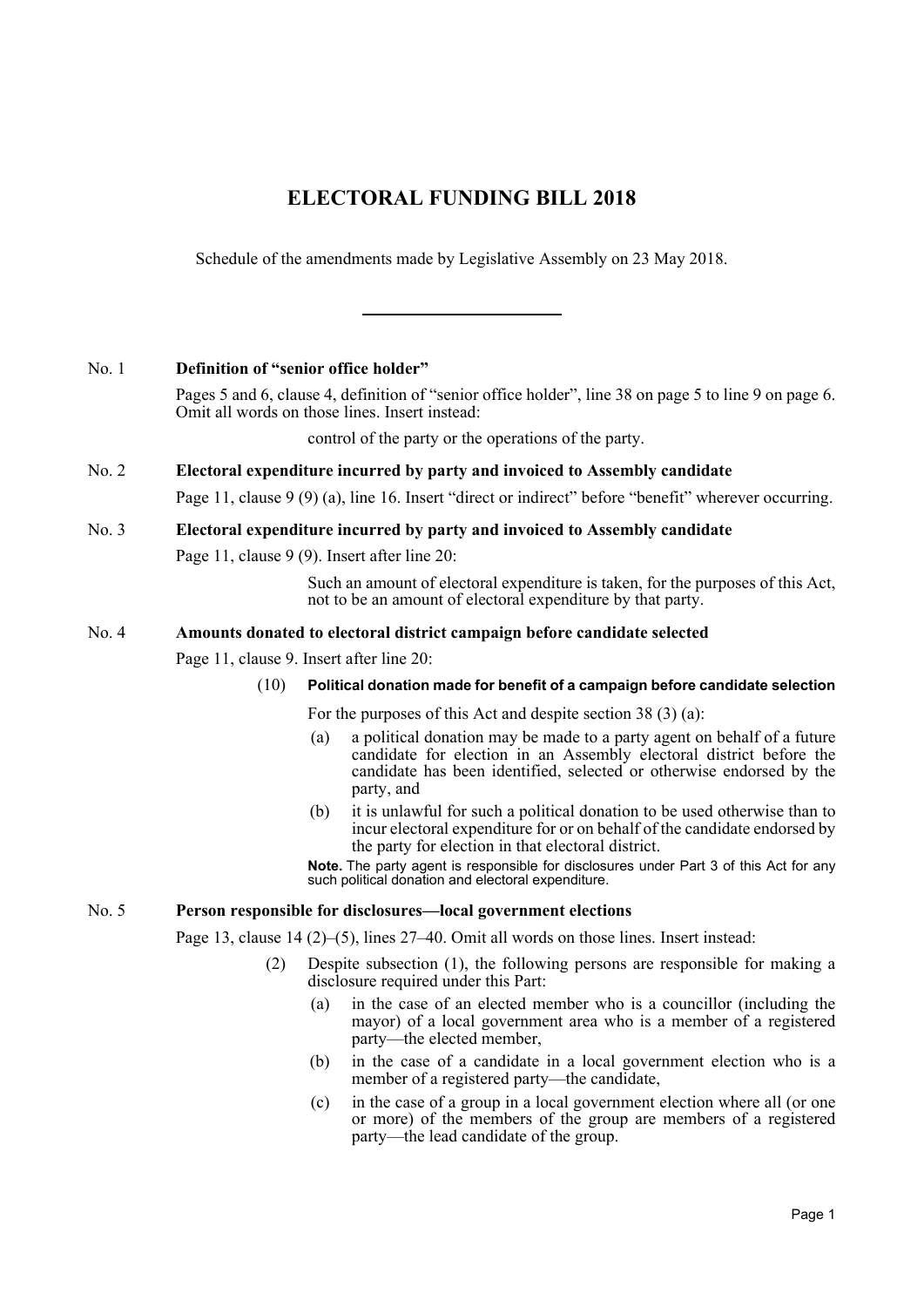- (3) However, if a party agent consents in accordance with this section to be the person responsible for making any such disclosure, the party agent is the person responsible for making such disclosures for the elected member, candidate or the group concerned.
- (4) A party agent of the registered party may, by notice in writing given to the Electoral Commission in an approved manner and form, with the agreement of the elected member, candidate or group concerned, consent to be the person who is responsible for making a disclosure required under this Part for the elected member, candidate or group.
- (5) A party agent, elected member, candidate or group may withdraw such a consent or agreement (as the case requires) by a notice in writing given to the Electoral Commission in an approved manner and form.
- (6) The regulations may make further provision dealing with the consequences of the giving or withdrawal of notices by persons under this section.

#### No. 6 **Self funding by candidates**

Page 21, clause 26. Insert after line 20:

- (4) For the avoidance of doubt, it not unlawful for a candidate for election to the Assembly who is a member of a registered party, during a financial year in which the election is conducted, to make:
	- (a) contributions to the party agent for payment into the State Campaign account of the party to finance the candidate's own election campaign, and
	- (b) political donations to the party, being:
		- (i) political donations subject to the general applicable cap in section 23, and
		- (ii) political donations that are disregarded for the purposes of this Division by subsection (3).

**Note.** The applicable caps on electoral expenditure under section 29 for the 2019 State general election limit electoral expenditure by a candidate endorsed by a party to \$122,900. Therefore, such a candidate could self fund and make a contribution of that amount to the party agent and also make political donations to the party, during the financial year of the election, of \$67,600 (being the sum of \$6,100 and \$61,500).

### No. 7 **Party electoral expenditure on behalf of candidates**

Page 22, clause 29 (2). Insert after line 42:

**Note.** Under section 9 (9) any amount of electoral expenditure incurred by a party for the benefit of a candidate endorsed by the party and invoiced by that party to the candidate for payment is the electoral expenditure of the candidate (that is subject to the applicable cap). Therefore it is not electoral expenditure of the party that is subject to the applicable cap under this subsection.

### No. 8 **Management requirements for parties**

Page 28, clause 36 (1), lines 36–38. Omit all words on those lines. Insert instead:

- (1) It is unlawful for political donations to a party to be used otherwise than for the objects and activities of the party, including the following:
	- (a) the administration of the party and community activities,
	- (b) electoral expenditure for State elections and local government elections,
	- (c) electoral expenditure for or on behalf of elected members, candidates or groups of candidates who are members of the party.